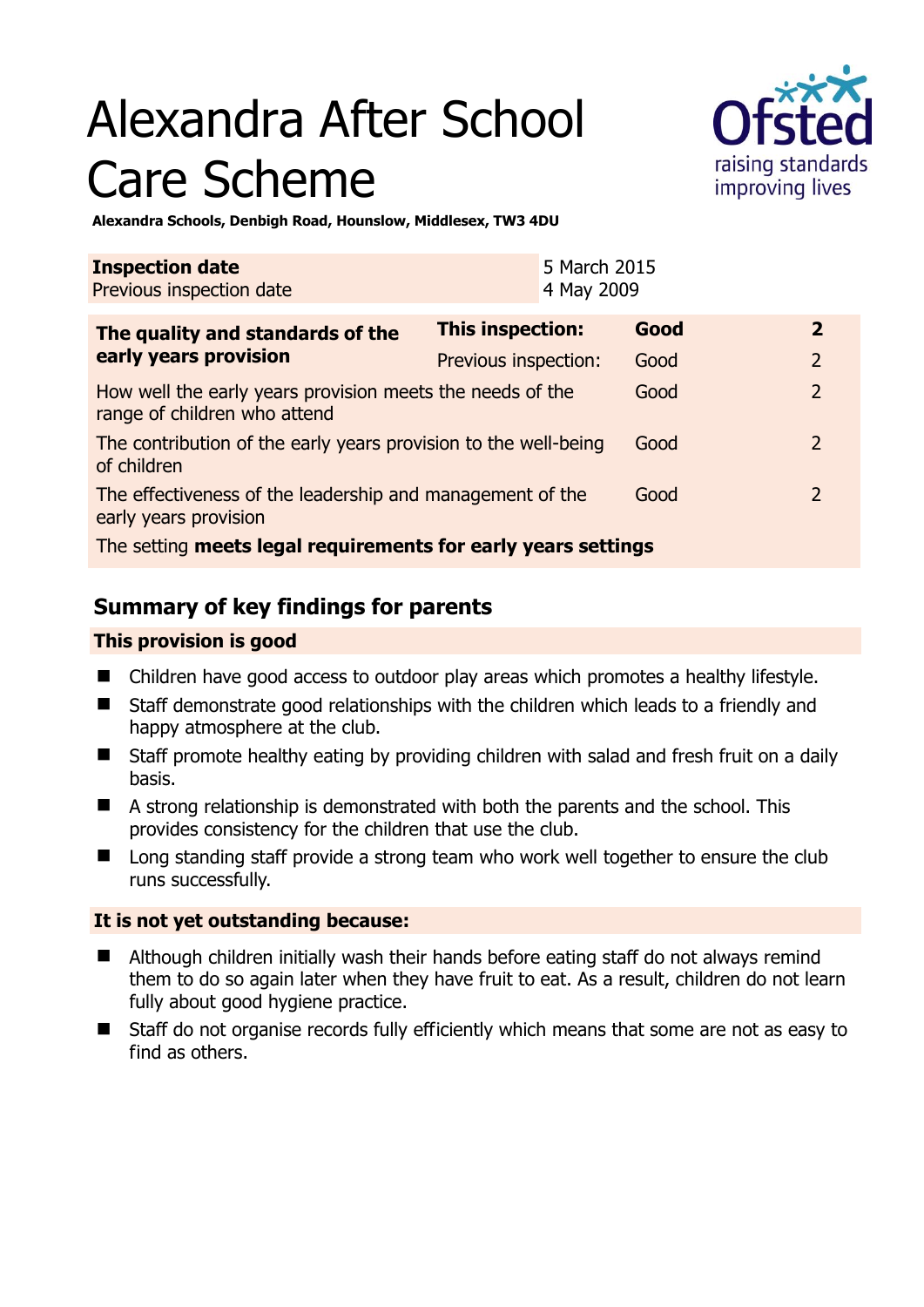# **What the setting needs to do to improve further**

#### **To further improve the quality of the early years provision the provider should:**

- enhance children's learning about good hygiene practice by reminding them to wash their hands before every occasion that they eat
- enhance the organisation of documentation so that all records can be accessed promptly.

#### **Inspection activities**

- $\blacksquare$  The inspector checked evidence of the suitability and qualifications of staff working with the children and the provider's procedures for self-evaluation.
- $\blacksquare$  The inspector observed activities and the quality of teaching.
- The inspector held a meeting with the manager/nominated person.

#### **Inspector**

Jessica Richardson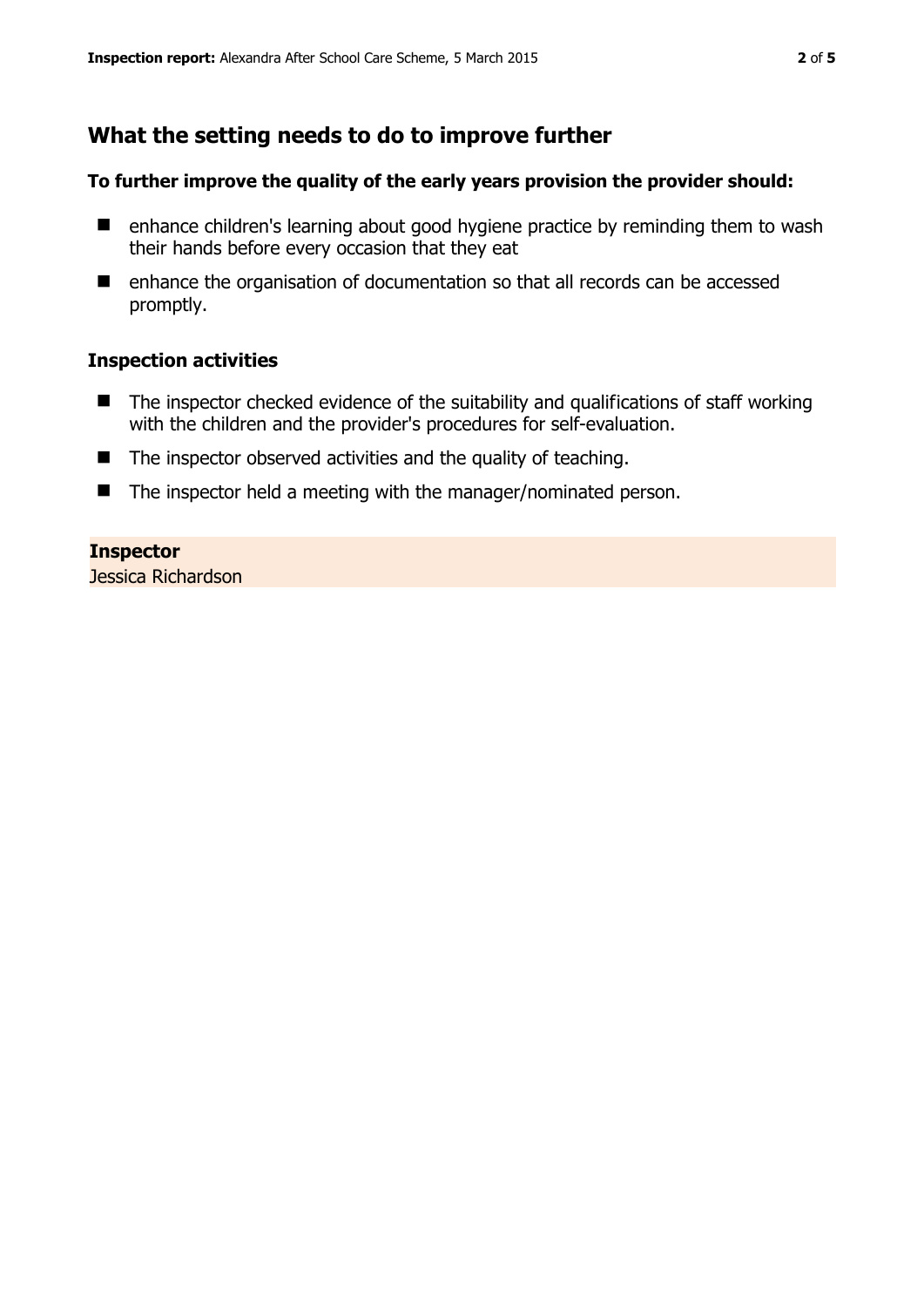## **Inspection findings**

#### **How well the early years provision meets the needs of the range of children who attend. This is good**

Staff provide children with a good range of toys, resources and activities which they enjoy using during their time at the club. Staff demonstrate a good understanding of the children's likes and interests, and enable them to choose toys to support these. For example, children use a selection of art equipment to develop their play. Staff support children's play and ask questions about what they are doing. For example, they ask about the models they are building. This means they encourage children's communication and development during their time at the club. Children are able to decide if they play inside or outside. This encourages their independence and ability to make choices. Staff encourage children to share and take turns and resolve any issues they have. For example, children starts to squabble when using building bricks and staff help them to resolve this. This supports children's skills as they move on to the next stage of their development. Staff communicate with parents on a daily basis which supports children's learning at home and provides consistency.

### **The contribution of the early years provision to the well-being of children is good**

The club provides a safe and stimulating environment for children to play in. Children are confident and are able to make their needs known to staff. Staff are good role models and encourage good manners and positive behaviour. Children are aware of behavioural expectations and staff support them to follow these. Staff demonstrate a good understanding of working with other professionals to support children with special educational needs. Staff work alongside teachers and the local authority to provide consistency for the children and their families. Children move freely from inside to outdoors and staff are well deployed to support them in both environments.

## **The effectiveness of the leadership and management of the early years provision is good**

The manager works closely with the committee members and staff to develop their practice. Regular staff meetings allow staff to reflect on their practice and implement changes. Staff have implemented improvements since the last inspection, such as enhancing the range of activities. The manager uses supervision sessions to address any issues with staff practice. The manager shows a good understanding of the need to keep children safe. She has completed relevant training and a good safeguarding policy is in place which is implemented by staff. There are good recruitment practices in place which ensure suitable people are employed to work with the children. Staff are encouraged to utilise local authority training to expand their knowledge and develop their practices. Most recently they have all attended food hygiene training which helps ensure that food for children is prepared safely.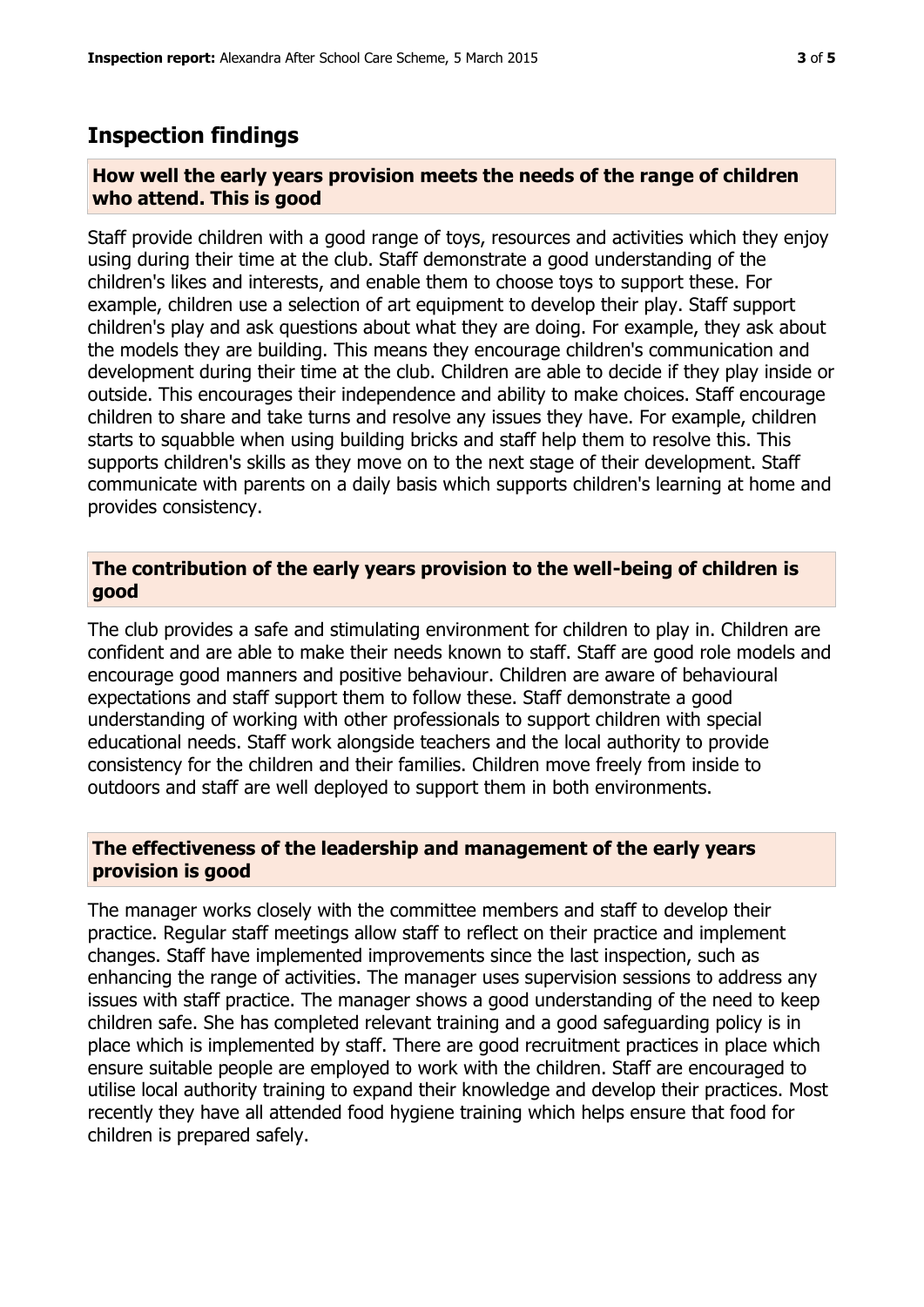# **Setting details**

| Unique reference number            | 116249                                       |
|------------------------------------|----------------------------------------------|
| <b>Local authority</b>             | Hounslow                                     |
| <b>Inspection number</b>           | 840044                                       |
| <b>Type of provision</b>           | Out of school provision                      |
| <b>Registration category</b>       | Childcare - Non-Domestic                     |
| Age range of children              | $4 - 8$                                      |
| <b>Total number of places</b>      | 40                                           |
| Number of children on roll         | 17                                           |
| <b>Name of provider</b>            | Alexandra After School Care Scheme Committee |
| <b>Date of previous inspection</b> | 4 May 2009                                   |
| <b>Telephone number</b>            | 07958463091                                  |

Alexandra After School Care Scheme is managed by a voluntary management committee, made up of parents of children who attend Alexandra School. It opened in 1990 and operates from several rooms within Alexandra Infant and Nursery School in the London Borough of Hounslow. It is open each weekday from 3.30pm to 5.45pm during term time. It is only available for children who attend the Alexandra School. The setting employs five members of staff. Four of these, including the manager, are qualified to level 3.

This inspection was carried out by Ofsted under sections 49 and 50 of the Childcare Act 2006 on the quality and standards of provision that is registered on the Early Years Register. The registered person must ensure that this provision complies with the statutory framework for children's learning, development and care, known as the Early Years Foundation Stage.

Any complaints about the inspection or the report should be made following the procedures set out in the guidance 'Complaints procedure: raising concerns and making complaints about Ofsted', which is available from Ofsted's website: www.gov.uk/government/organisations/ofsted. If you would like Ofsted to send you a copy of the guidance, please telephone 0300 123 4234, or email enquiries@ofsted.gov.uk.